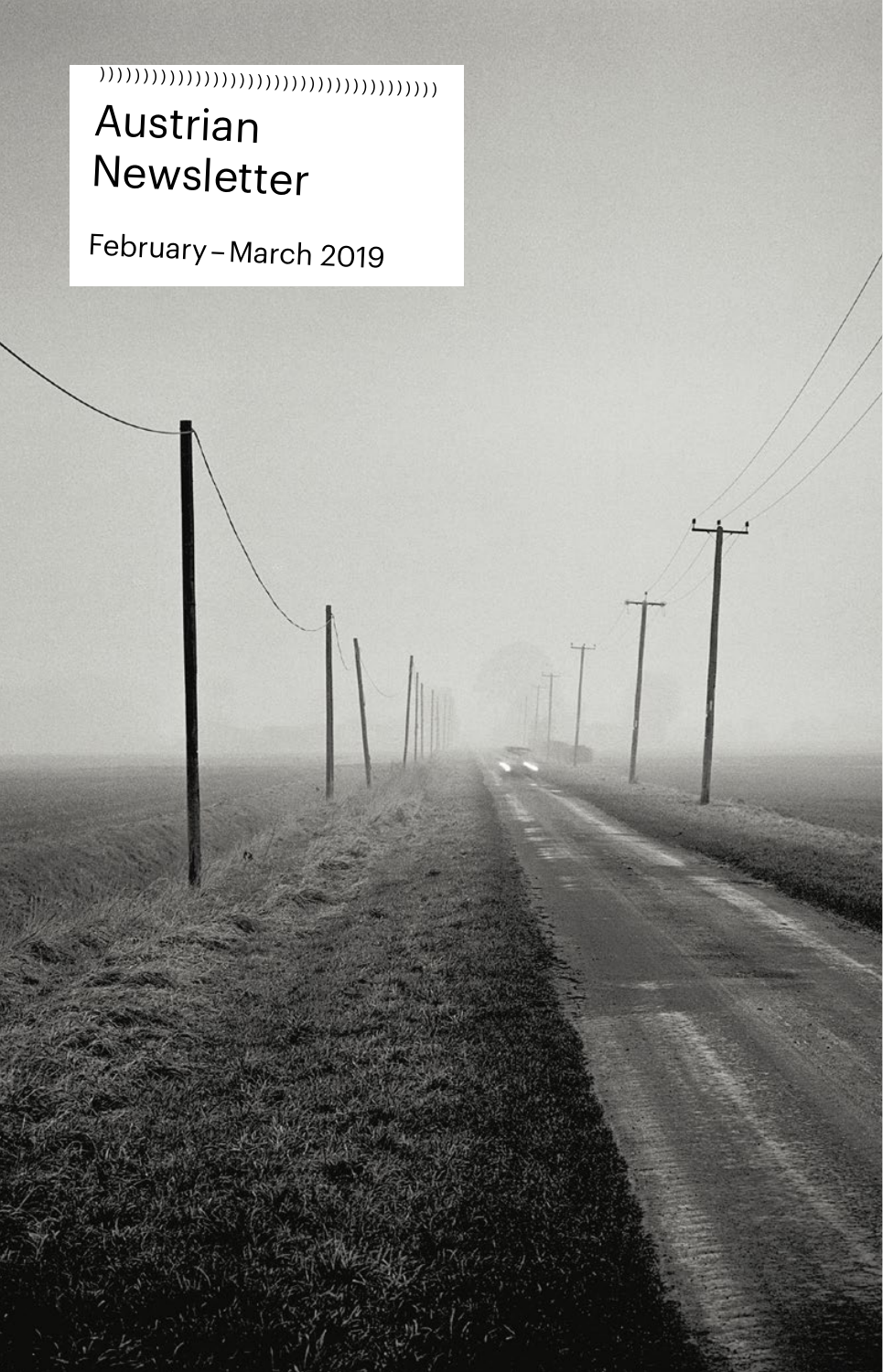

Dear ACF guests and readers of our newsletter,

After a year of remembrance in 2018 we dedicate a part of our upcoming 2019 programme to exploring and discussing questions relevant to our European identity and shared future. In this context I am happy to announce that Robert Menasse, one of Austria's most important contemporary writers and winner of the German Book Prize 2017, will be in London in February to discuss his book *The Capital* alongside his pronounced views on the European Union. We will also look at historic events, such as the fall of the Iron Curtain 30 years ago, which have shaped contemporary Europe.

As our regular programming reflects, we continue the important task of highlighting and presenting the work of female artists, especially those who are not yet known to the wider public. In addition to numerous concerts featuring female musicians, we are pleased to present an evening dedicated to accomplished female classical composers from the past and present.

In addition to this year's thematic focus, our varied programme promises to have something for everyone, from the latest film releases to a new photo exhibition series and award-winning writers. We look forward to welcoming you at our upcoming events.

Tünde Huber Director, ACF London

# (((((((((((((((((((((((((((((((((((

# February

## Royal College of Music Lunchtime Concerts

*Music Monday 4 & 18 February and 4 & 18 March, 1.05pm, ACF London*

Students from the Royal College of Music continue their series of lunchtime concerts at the ACF London.

## Habsburg's Dark Continent: k.u.k. 'postcolonial'

#### *Talk Literature Wednesday 6 February, 7pm, ACF London*

It is a mantra of Habsburg Studies that Austria-Hungary was not a colonial power due to its lack of overseas colonies. In his new monograph Dr Clemens Ruthner challenges this common narrative. Via a combination of literary studies and cultural history, he reveals colonial fantasies and allegories in Austrian literature of the nineteenth century. The author will be in conversation with Professor Rüdiger Görner, Queen Mary University London.

## Wolf Suschitzky Photography Prize Exhibition

*Visual Arts Private view: Tuesday 12 February, 6.30 – 8.30pm, ACF London*

#### *Exhibition continues until Saturday 27 April*

The ACF has launched a new photography prize in tribute to the late Austrian émigré photographer Wolf Suschitzky. Reflecting the dual nature of Suschitzky's identity, the prize was aimed at photographers based in both the UK and Austria. We are now delighted to present an exhibition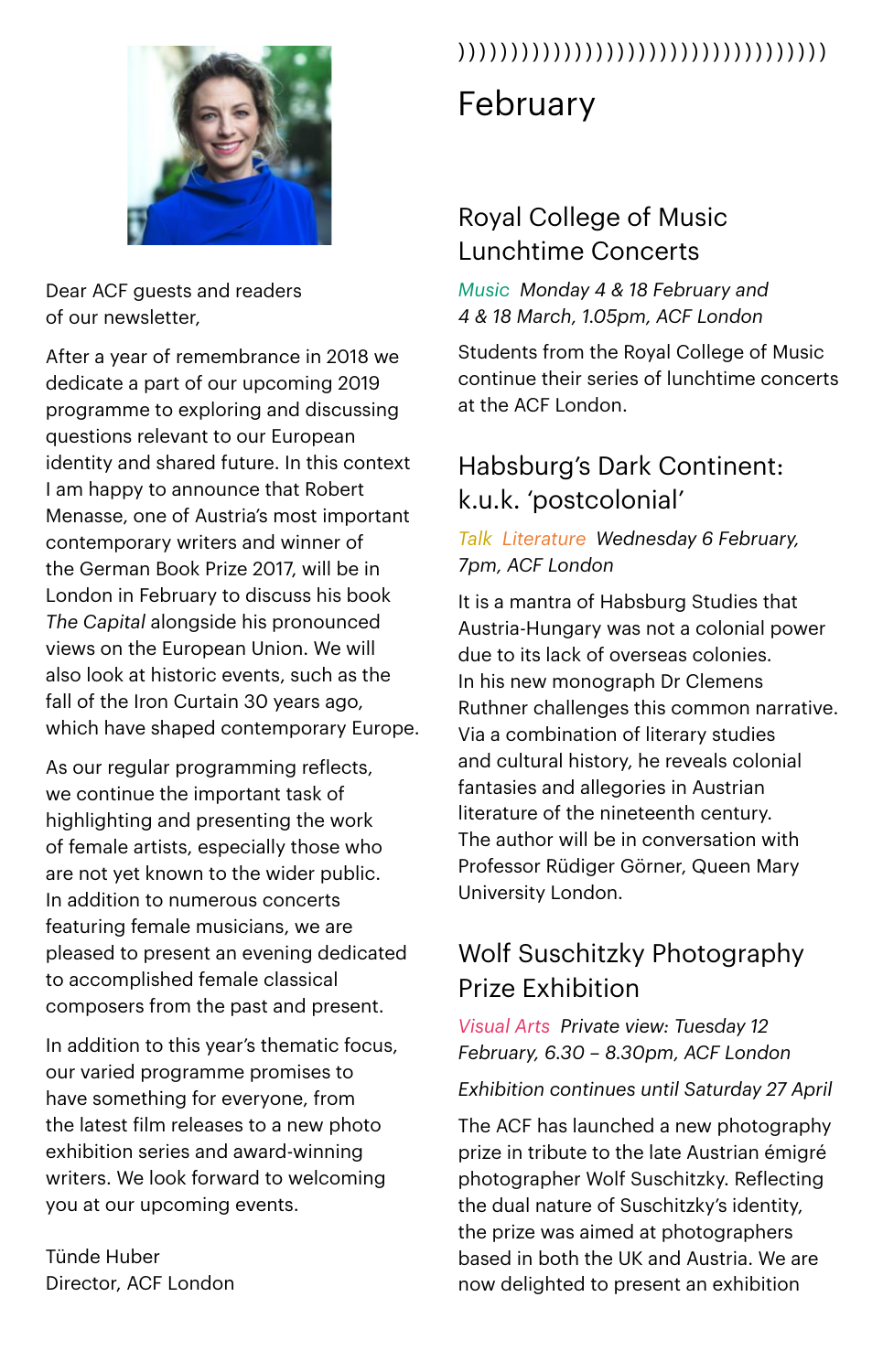of work by the winning photographers Paul Hart (UK) and Marylise Vigneau (Austria) alongside the shortlisted photographers: From Austria: Kathrin Delhougne, Mario Kiesenhofer, Naa Teki Lebar and Siegmund Skalar and from the UK: Lilli Burridge-Payne, Chris Gunson, Anita Strasser and Alice Zoo.



Marylise Vigneau, *Desperately Seeking Water in Havana CUBA*, May 2016

## Refuge, The Art of Belonging

*Visual Arts Friday 15 February – Saturday 29 June, Abbot Hall, Cumbria*

This exhibition tells the story of artists who entered Britain as a result of Nazi occupation alongside a community project exploring the lives of refugees living in Cumbria. The show features works from Lakeland Arts' collection including Hilde Goldschmidt, Hans Coper, Lucie Rie, Lucian Freud, Frank Auerbach and Kurt Schwitters.

Abbot Hall Art Gallery & Museum of Lakeland Life & Industry, Kendal, Cumbria LA9 5AL [www.lakelandarts.org.uk](http://www.lakelandarts.org.uk) 

#### Franz West

#### *Visual Arts Wednesday 20 February – Sunday 2 June, Tate Modern, London*

Ironic, irreverent, yet profoundly philosophical, Austrian artist Franz West (1947–2012) was a key figure of European art in the late twentieth century. He brought a punk aesthetic into the pristine spaces of art galleries and his abstract sculptures, furniture, collages and large-scale works are direct, crude and



*Epiphanie an Stühlen* 2011, Franz West Privatstiftung,© Estate Franz West, © Archiv Franz West

unpretentious. This major retrospective is organised by Tate Modern and the Centre Pompidou, Musée National d'Art Moderne, Paris.

Tate Modern, Bankside, London SE1 9TG [www.tate.org.uk](http://www.tate.org.uk) 

## The Gift of Music: Milein Cosman Collection

*Visual Arts Music Wednesday 20 February, 7.30pm, Royal College of Music, London*

The RCM presents an evening of art, music and history to celebrate the eminent artist Milein Cosman. The specially curated programme includes works by some of the renowned musicians Milein sketched, alongside a fascinating recording talking about her life and creative process. There will also be a free pre-concert talk before this event.

Royal College of Music, Prince Consort Rd, Kensington, London SW7 2BS; www.rcm.ac.uk

## Milein Cosman: Lifelines

#### *Visual Arts Saturday 23 February – Wedndesday 17 April, Clare Hall, Cambridge*

To coincide with Hans Keller's centenary in March 2019, Clare Hall presents its second exhibition of the art of Milein Cosman, who during her long life drew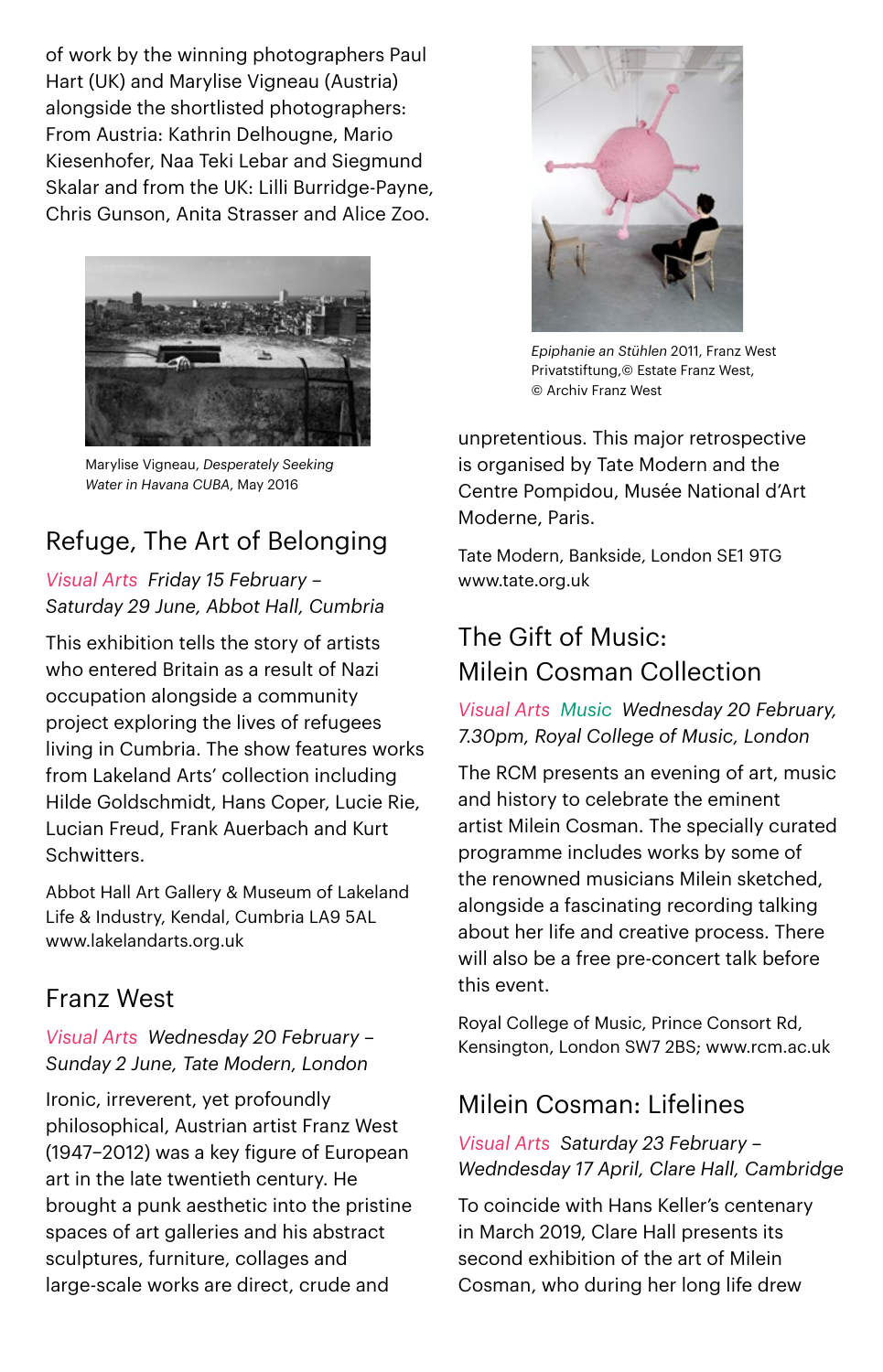many of the leading cultural figures of the twentieth century.

Clare Hall, University of Cambridge, Herschel Rd, Cambridge CB3 9AL [www.clarehall.cam.ac.uk](http://www.clarehall.cam.ac.uk) 

#### Great Classical Women

#### *Music Tuesday 26 February, 7pm, ACF London*

A concert celebrating classical female composers living and historical. Mezzosoprano Andrea Schwab and pianist Joanna Niederdorfer perform and moderate a programme featuring works by Maria Theresia Paradis (1759–1824), Alma Mahler-Werfel (1879 –1964) and Anita Lelewer (1915–2012) among others.

### Carry on Europe: Robert Menasse in Conversation

#### *Literature Thursday 28 February, 7pm, Dulwich Books, London*

Two major European novelists, Robert Menasse and Jonathan Coe, will be discussing their new novels and the state of Europe. Robert Menasse's *The Capital*, winner of the 2017 German Book Prize, is presented on the eve of Brexit. It has at its heart the most powerful pro-European message: no one should forget the circumstances that gave rise to the European project in the first place.

Dulwich Books, 6 Croxted Rd, London SE21 8SW; Tickets: hello@dulwichbooks.co.uk



Julian Bliss. Robert Menasse, photo by Wolfgang Schmidt

# March (((((((((((((((((((((((((((((((((((

#### Insiders / Outsiders

#### *Visual Arts Music Theatre Film Literature Conferences March 2019 – March 2020*

This year-long nationwide arts festival celebrates the impact of refugees from Nazi Europe on British culture. The festival brings together a programme of exhibitions, concerts, dance and theatre performances, film screenings, walks, lectures and literary events. Initiated by art historian Monica Bohm-Duchen.

[insidersoutsidersfestival.org](https://insidersoutsidersfestival.org/)

#### $\rightarrow$  30 Years after the Fall of the Iron Curtain 1989

#### Last Days in Old Europe

#### *Literature Talk Tuesday 12 March, 7pm, ACF London*

In his memoir *Last Day*s *in Old Europe* former *Times* correspondent Richard Basset recounts the last echoes of the Habsburg Empire and the fall of the Communist regimes in the 1980s and beyond. The author is joined by Tony Barber, Europe Editor at the *Financial Times* for a Q&A following a reading from the book.

## In the Middle of Things

#### *Music Friday 15 March, 7pm, ACF London*

An exciting concert to launch a new CD of chamber music by British composer Michael Zev Gordon on Resonus Classics. The CD features leading international performers, the Fidelio Trio and clarinettist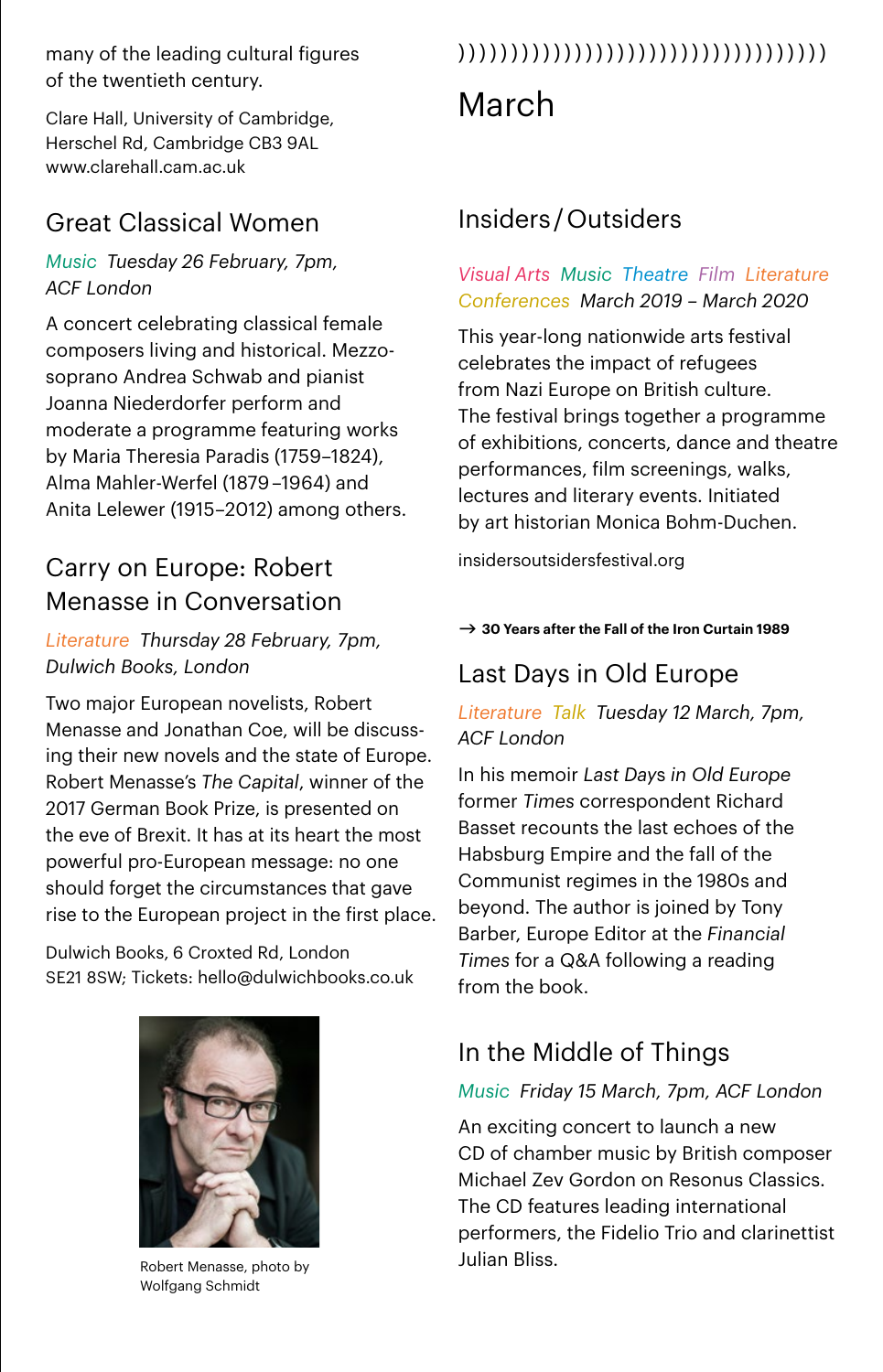## In Memoriam Helga Michie: I am Beginning to Want What I Am

#### *Visual Arts Talk Tuesday 19 March, 7pm, ACF London*

Helga Michie, twin sister of Ilse Aichinger, came to London with a Kindertransport in 1939. In the mid-1960s she began working as a visual artist, creating multifaceted, expressive graphic work in which past horrors of persecution and displacement return almost like dreams. This illustrated talk presented by Christine Ivanovic, editor of *Helga Michie. I am Beginning to Want What I Am*, and other experts honours the artist, who passed away in September 2018.



Helga Michie, *Untitled*, 1975, mixed media print © Hugh Rix

#### Jazzexchange

*Music Tuesday 26 March, 8pm, Servant Jazz Quarters, London*

This series of concerts initiated by the ACF London and curated by Viennaborn, London-based Jazz musician Guido Spannocchi showcases various groups from Austria supported by UK-based artists. Launching the series is Viennabased trio BLACKsitter around Gina Schwarz on double bass, Judith Schwarz on drums and Primus Sitter on guitar. They are supported by the multi-awardwinning Maria-Chiara Argirò and her trio.

Servant Jazz Quarters, 10a Bradbury Street, London N16 8JN; [servantjazzquarters.com](http://servantjazzquarters.com/)



BLACKsitter, photo by Sam Berger

## Essay Film Festival: Günther Peter Straschek Short Films

*Film Saturday 30 March & Monday 1 April, 12pm –  3pm, Birkbeck Cinema, London*

This two-day focus dedicated to Austrian film director and historian Günter Peter Straschek (1942 – 2009) will be the first UK presentation of his radical short films made between 1966 and 1970. Straschek's seminal five-part series *Film-emigration aus Nazi-Deutschland* (1975) made for German television will also be screened.

Birkbeck Cinema, 43 Gordon Square, London WC1H 0PD; [www.essayfilmfestival.com](http://www.essayfilmfestival.com/)



Essay Film Festival, G.P. Straschek *Hurra für Frau E*

## BR(EXIT) ?

#### *Film Music Literature Talk*

The ACF and other European cultural institutions are planning events in the context of the intended Brexit deadline of 29 March 2019. Please see our website for further details.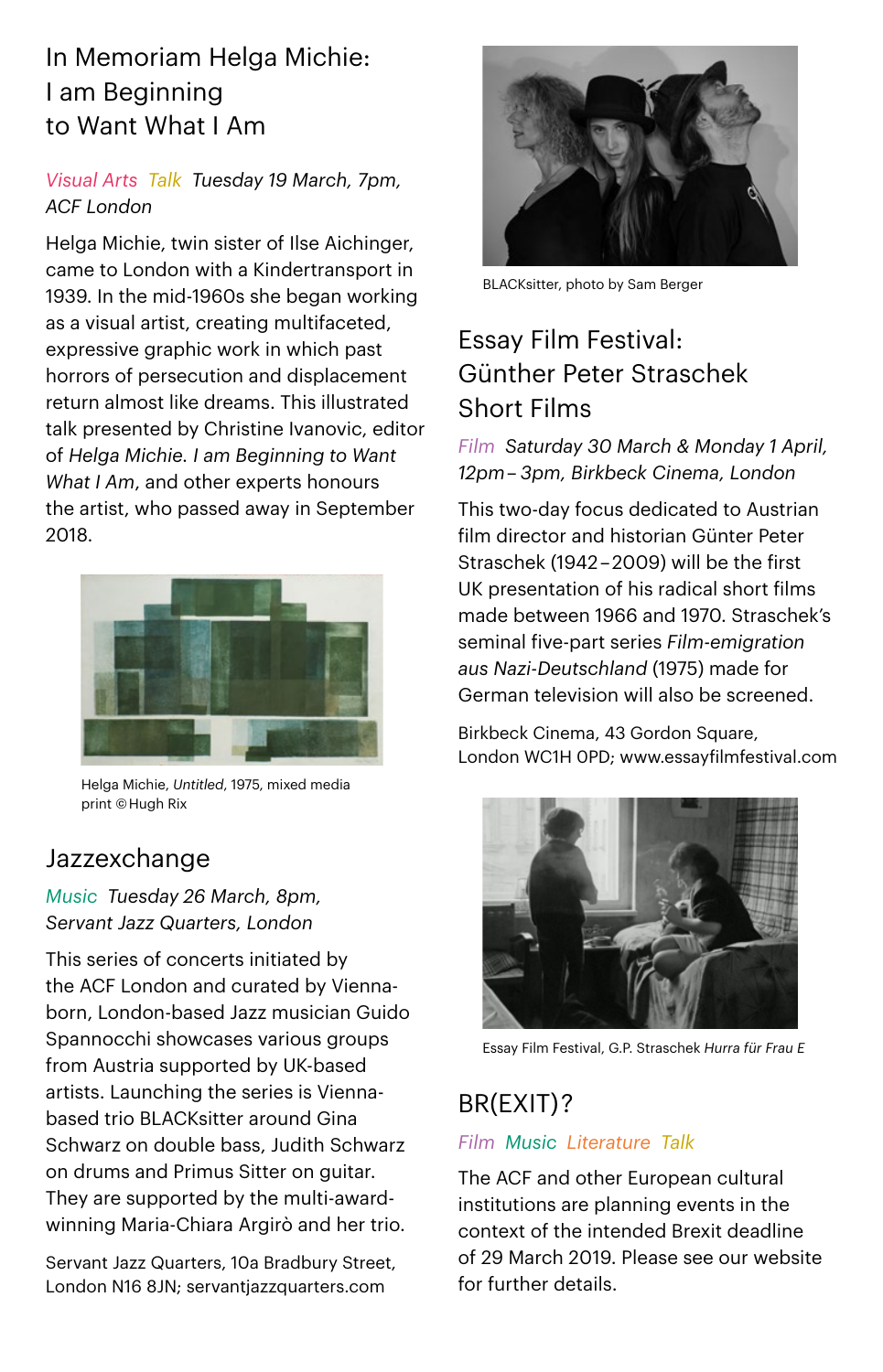## Hans Keller Centenary 2019

2019 sees the centenary of the birth of the remarkable Austrian émigré musician, writer, broadcaster, critic, teacher, Hans Keller, who was a central figure in British musical life from the 1940s to the 1980s.

Full details www.hanskeller100.org



Hans Keller, photo by Lotte Meitner Graf

## Hans Keller (1919 – 1985): A Musician in Dialogue with his Times

*Music Literature Monday 4 March, 6pm, Guildhall School of Music and Drama, London*

Authors Alison Garnham and Susi Woodhouse present their new centenary biography of Hans Keller in an evening of music and readings with students from the Guildhall.

Guildhall School of Music and Drama, Silk St, London EC2Y 8D; [www.gsmd.ac.uk](http://www.gsmd.ac.uk)

## Recollections of Hans Keller

#### *Music Conferences Film*

*Saturday 9 March, Wigmore Hall, London* 

Hans Keller's biographer Alison Garnham gives an introductory lecture at 11am, followed by a panel discussion chaired by Keller's friend and long-term colleague Julian Hogg. A Music Workshop at 2.30pm is followed by a rare screening of the re-mastered documentary film 'The Keller



Hans Keller at work, oil painting by Milein Cosman

Instinct' by Anton Weinberg at 6pm. The day will conclude with a special concert by the Elias String Quartet.

Wigmore Hall, 36 Wigmore Street, London W1U 2BP; www.wigmore-hall.org.uk

## Hans Keller's 100 th Birthday Concert

*Music Monday 11 March, 1pm, Wigmore Hall, London*

On what would have been Keller's 100th birthday, the Belcea Quartet perform Britten's last quartet – dedicated to Keller – alongside an intricate work from Haydn's final complete set of 1797–8.

Wigmore Hall, 36 Wigmore Street, London W1U 2BP; [www.wigmore-hall.org.uk](http://www.wigmore-hall.org.uk)

## Cambridge University Hans Keller Day

#### *Conferences Music Saturday 16 March, Cambridge University*

Following the launch of the Hans Keller Archive at Cambridge University a special concert will be held with students from the Yehudi Menuhin School, where Hans Keller directed the string quartets following his retirement from the BBC.

Clare Hall, University of Cambridge, Herschel Rd, Cambridge CB3 9AL; [www.clarehall.cam.ac.uk](http://www.clarehall.cam.ac.uk)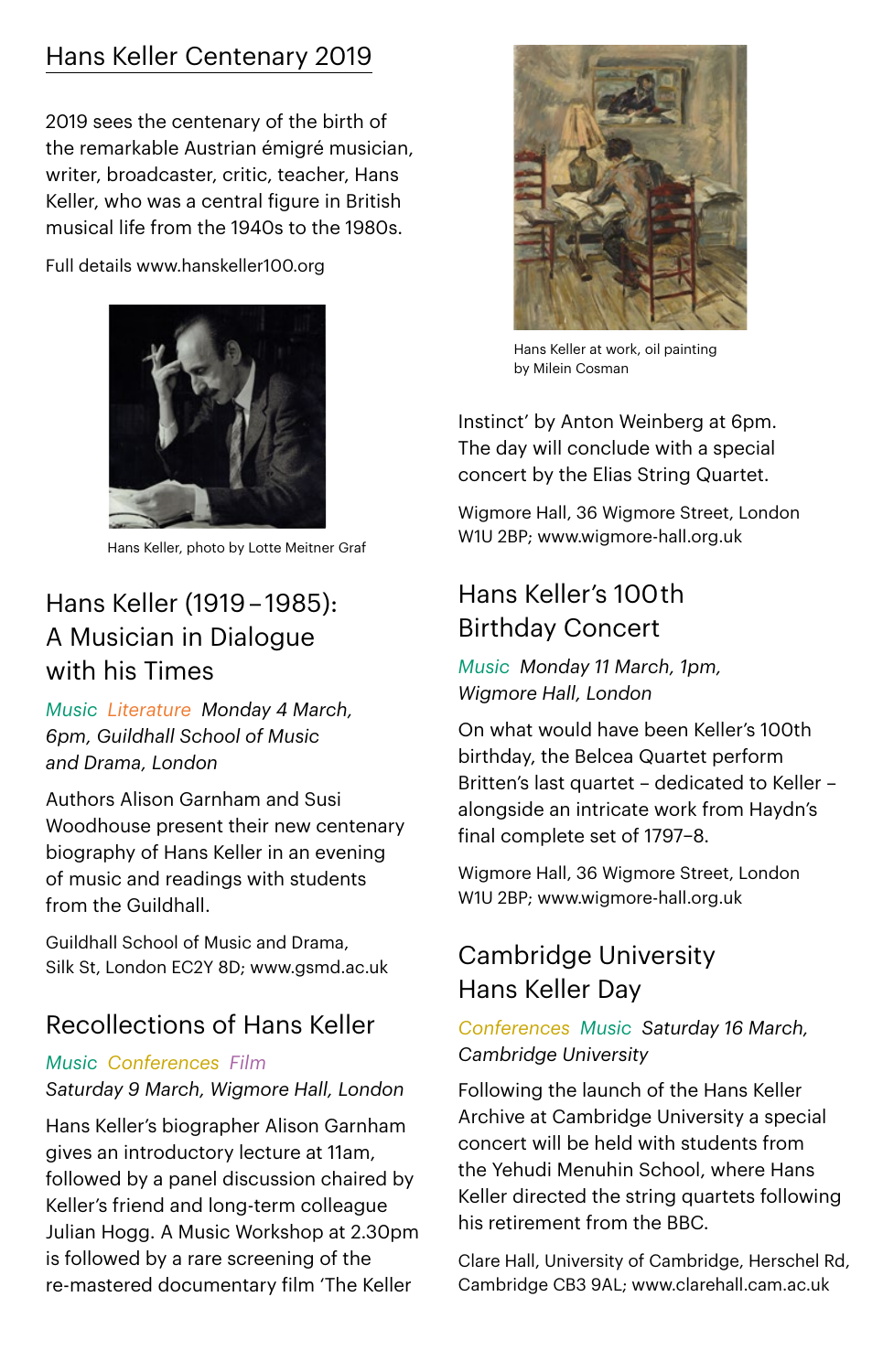# **CineClub**

## CineClub Horror Season:

In 2019 CineClub will investigate the relationship of Austrian cinema and genre. We continue our descent into the darker spheres of horror, obsession and suspense. A selection of films spanning the silent era to the present day will showcase varied approaches to this genre.

## The Dark

#### *Tuesday 5 February, 7pm, ACF London*

Part Gothic fairy tale and part chilling horror, director Justin P. Lange's debut feature balances rich imagery with a brutal and bloody story of unlikely kindred spirits who must defend themselves against the villainous powers of the 'normal' world.

Austria, 2018, 94 min, German with English subtitles, directed by Justin P. Lange

## Cine Concert: Joyless Street (Die freudlose Gasse)

#### *Thursday 14 February, 7pm, ACF London*

*Joyless Street* (1925) is a silent film based on the novel by Hugo Bettauer and directed by Georg Wilhelm Pabst in Germany, and starring Greta Garbo in her second major role. Pianist John Sweeny returns to the ACF with a live musical accompaniment.

Germany, 1925, 151 min, directed by Georg Wilhelm Pabst

## Hagazussa

Thursday 21 February, 7pm, ACF London

Lukas Feigelfeld's arty folk-horror debut is a grim fairy tale about women shunned and vilified as witches during Europe's Dark Ages.



Still from the film *Hagazussa*

Austria / Germany, 2018, 102 min, German with English subtitles, directed by Lukas Feigelfeld

## Attack of the Lederhosen Zombies

#### *Tuesday 5 March, 7pm, ACF London*

CineClub hosts a special Fasching screening of this comedy horror. It's zombies in the Alps! A group of young snowboarders are stuck in a remote mountain ski resort, where an all-night aprés-ski party soon turns into a hellish nightmare of zombie mayhem. Lederhosen and zombies welcome.

Austria, 2016, 78 min, German with English subtitles, directed by Dominik Hartl

## Blutgletscher (Blood Glacier)

#### *Thursday 21 March, 7pm, ACF London*

At a climate research station in the Austrian Alps scientists are stunned as the nearby melting glacier starts to leak a strange red liquid. It quickly turns out to be a special substance – with unexpected genetic effects on the local wildlife.

Austria, 2013, 96 min, German with English subtitles, directed by Marvin Kren



*Attack of the Lederhosen Zombies*